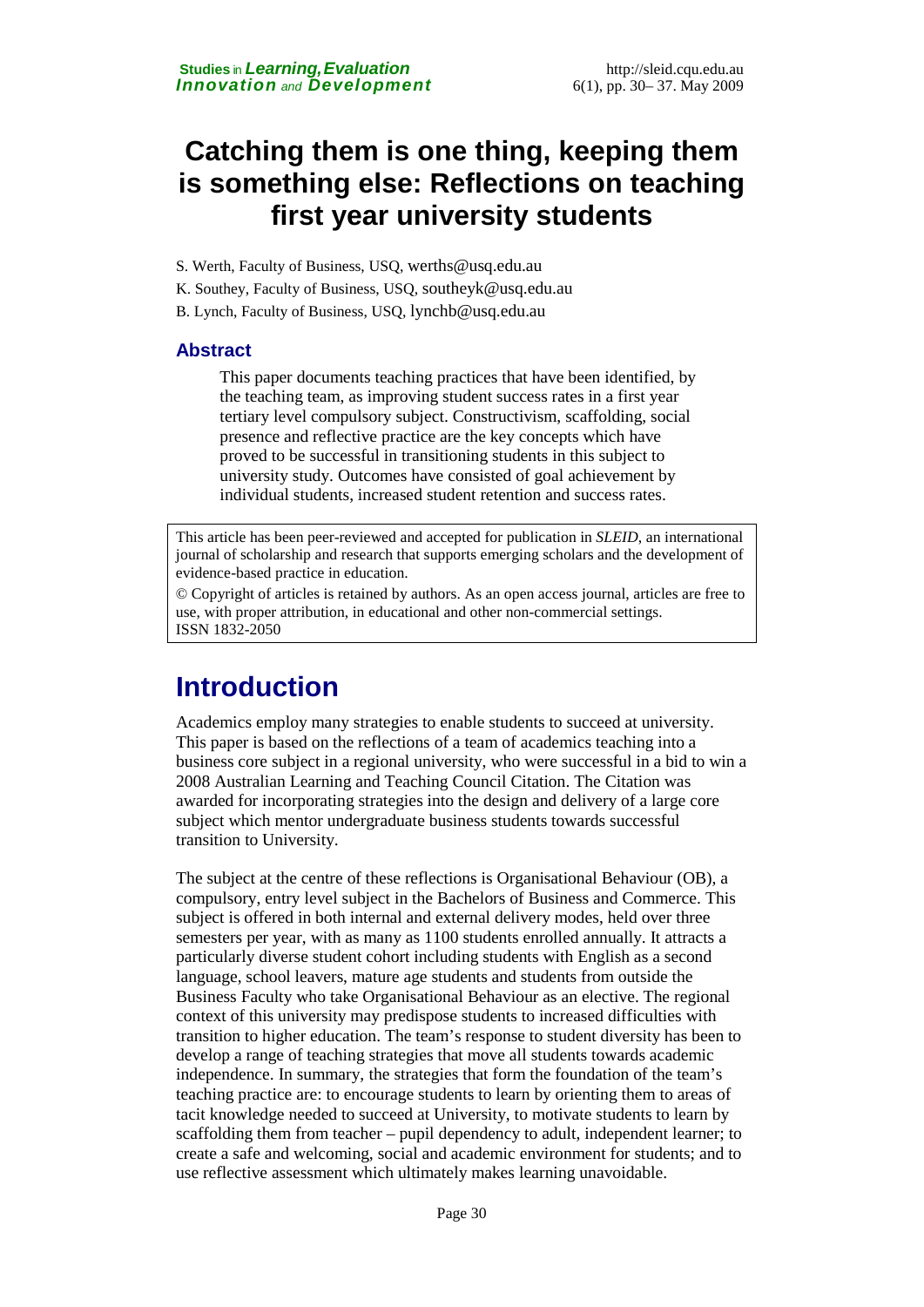# **Literature Review**

The team's teaching strategies incorporated four key pedagogical approaches to teaching first year university students: constructivism, scaffolding, social presence, and reflective practice.

## *Constructivism*

Constructively aligned pedagogy may prove to be a useful construct in the development of university courses. The importance of building on students' former experiences and validating their opinions in the class or the online discussion forum provides the basis for leading students into the lesser known and understood theory within the subject (Biggs, 2001). Engagement through this process has multiple benefits for the entire student group. Moving students from the known to the unknown or the explicit to the implicit gives them a well-structured learning environment where concepts are first presented as concrete examples and are then applied to abstract circumstances. Engaging students with unit content also has the benefit of encouraging them to persist in the subject reducing the rate of students dropping-out, but more positively, it keeps them engaged with the subject. Pedagogies which promote engagement "substantially enhance student processing skills" (Tinto, 2005, p. 93), which assist in their understanding of core subjects, but also make available skills which stay with the students into the second and third years of their course of study.

Underpinning the constructive approach is the importance of aligned teaching "where all components support each other [and] students are trapped into engaging the appropriate learning activities" (Biggs, 2001, p. 226). Constructive teaching provides students with building blocks (both for content and process) and gives them the opportunity to succeed in their chosen field. First year at university can be so filled with hurdles that they miss out on the opportunity to pursue their desired course of study. By constructively aligning student opportunities for learning these hurdles become learning opportunities.

## *Scaffolding*

The concept of scaffolding works hand in hand with a constructively aligned subject, as it provides explanations and the demonstration of 'how to' explanations necessary for an effective learning conversation (Roehler & Cantlon, 1996). "The notion of scaffolding is congruent with the essentially social nature of learning and affirms the importance of language in making meaning within this process" (Sharpe, 2006, p. 212). The value in scaffolding lies in its ability to support student learning (Roehler & Cantlon). Students who are challenged in their learning whilst being supported have the opportunity to make comparisons which to promote discussion and wider thinking about concepts.

Developing a language which is effective in the description of concepts and process and which bridges the gap between the students and the higher order thinking ultimately required of them, is the challenge that needs to addressed by academics teaching into first year subjects. This is crucial as "discourse … acts as a critical mediating tool in students' learning" (Sharpe, 2006, p. 211). Scaffolding becomes a useless attempt at moving students through the skills and content required for a unit if it is not couched in a way that is suitable for first year students.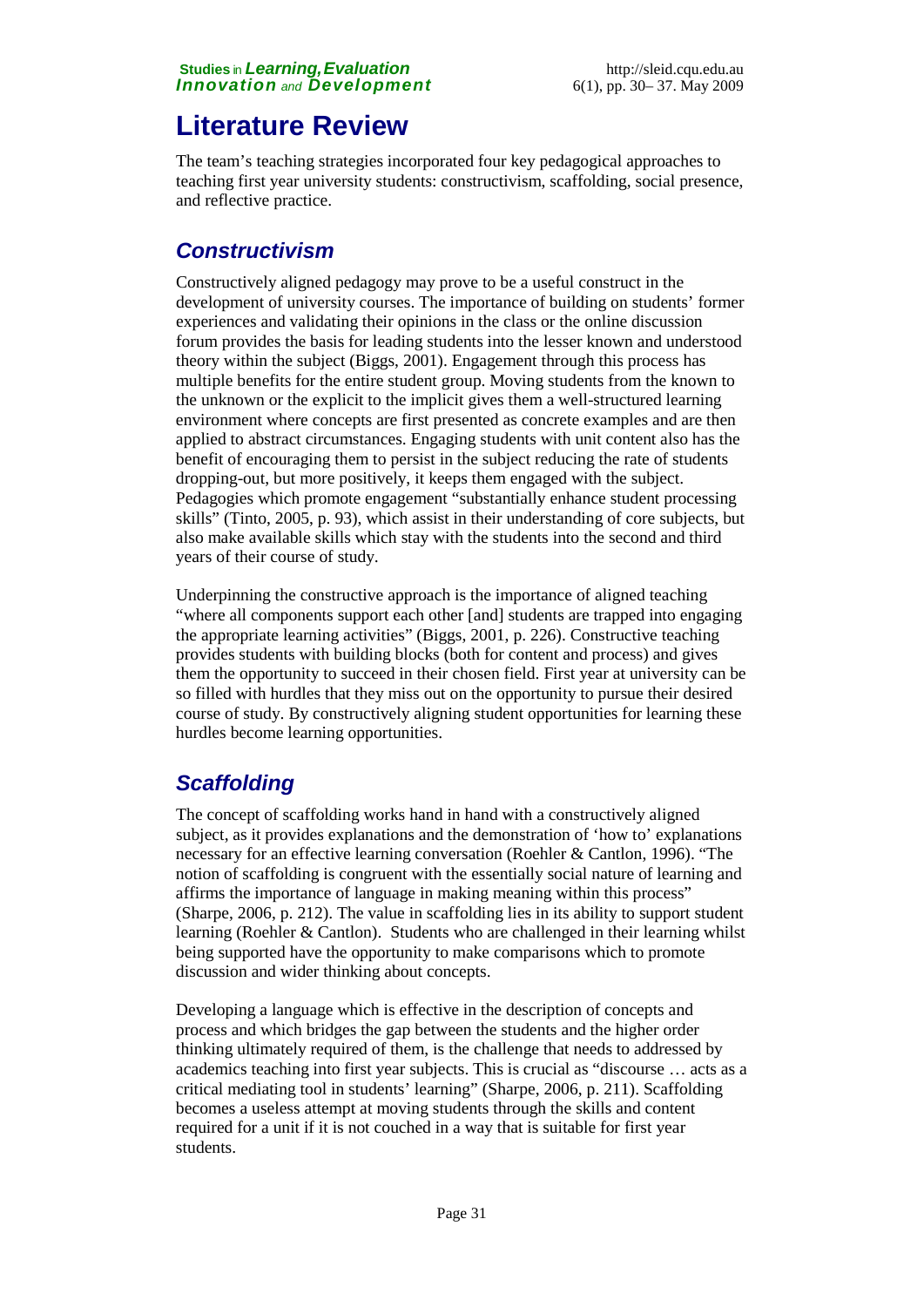### *Social presence*

"The more students are academically and socially involved, the more likely they are to persist and graduate" (Tinto, 2005, p. 92). The deliberate use of strategies such as a friendly manner of communicating, entire class emails and scaffolding present students and staff with the opportunity to build an intellectually and emotionally real or life-like presence in the classroom and on the online discussion board in order to build communities of learners (Gunawardena & Zittle, 1996). These communities of learners, through interactions, create a sense of community which is beneficial for all students.

In subjects where students are participating externally as well as on-campus, one of the benefits of using an everyday manner of communicating in all student interactions, particularly in the study materials and activities on the study desk, is to promote the social presence of the academic. The interaction of students with each other through electronic media promotes their own social presence online which facilitates more effective learning (Collins & Berge, 1996).

### *Reflective practice*

Reflective assessment presents students with an opportunity to be 'trapped' into learning (Biggs, 2001). Students' own reflections on their learning experience removes the emphasis from the teaching and focuses it instead, on the students and scaffolds them into learning (Biggs). "Learning diaries, reflections or journaling activities are examples of the way in which students might be encouraged to reflect on their learning needs and processes" (Reushle et al., 1999, p. 2). Self-reflection has the benefit of debriefing students on their own performance, how they might change their strategies for achieving future academic success, and how they can learn from experiences in the current subject.

Reflective practice also can take the form of academics assessing their own teaching by keeping a reflective diary which assesses the success of teaching strategies which is an asset for the improvement of classroom teaching (Biggs, 2001). Teachers who reflect on their own pedagogical practice have the benefit of taking a structured approach to the way they develop the learning experience of their students (Reushle et al., 1999).

# **Methodology**

This paper relates the outcomes of the OB teaching team's reflective practice (Brookfield, 1995) which has been employed to improve their teaching and the pedagogy which underlies it. Reflective practice amongst the OB unit leaders has become a hallmark in this subject and it is widely used to uncover new ways of teaching and engaging students in the course. Reflective decisions can explain "an event" (Vickers, 2005, p. 76) and the team has used their joint reflections to achieve a best practice position within OB. Other forms of feedback have been employed in the endeavour to keep the subject developing in ways to best advantage students and these have also impacted the reflections of the team (Tinto, 2005). Student feedback (USQ student evaluations) and feedback (assessment of teaching and teaching materials) from colleagues have been incorporated to assess the outcomes of the subject and to ensure that academic standards have been upheld (Biggs, 2001). The outcomes of reflections of the teaching team as they are expressed here are those which underline the teaching practice which has significantly benefited first year students in the subject.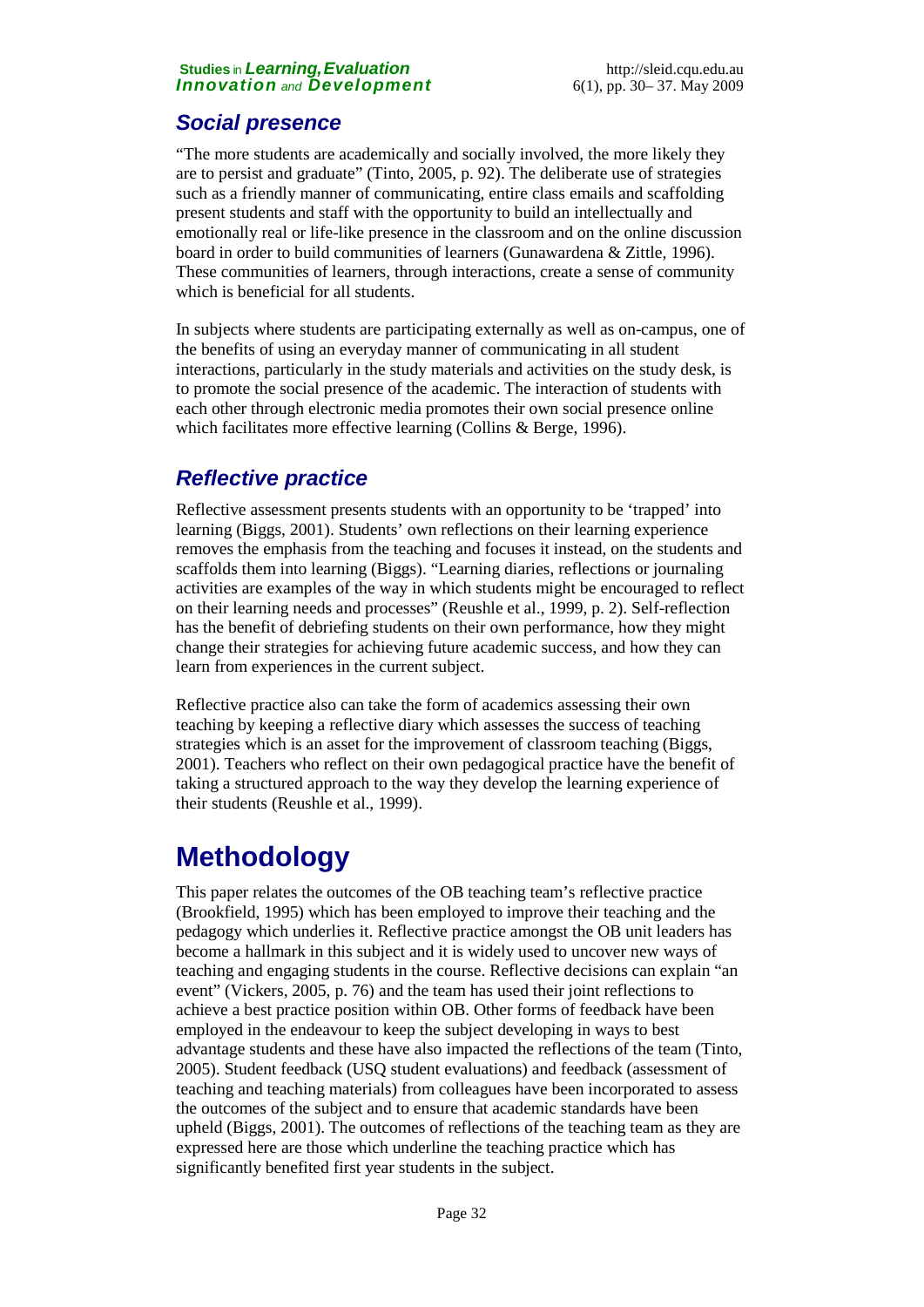# **Strategies used by the teaching team**

The individuals in the teaching team are all unit leaders of OB and have taught in separate semesters. Each individual unit leader has the opportunity to reflect on her own pedagogy while maintaining the integrity of her teaching. The team meet regularly to discuss and debrief new ideas, content and process concepts. The subject has, as a result, developed into a well defined example of best practice incorporating ideas and pedagogical theory built into the subject over time. The overarching goal of the OB team is to facilitate student learning through teaching which allows the successful transition of students to university study. The strategies used to implement this include:

- 1. encouraging students in their learning by orienting them to the areas of knowledge needed to succeed at university and within the subject
- 2. motivating students to learn by scaffolding them from teacher-pupil dependency to adult, independent learner
- 3. developing a welcoming social and academic environment for students
- 4. embedding inevitable learning opportunities through reflective assessment.

### **Encouraging students in their learning by orienting them to the areas of knowledge needed to succeed at university and within the subject**

Consistent with Lawrence's (2005) conception of the academic role in student transition the teaching team removes some of the unknowns of university life and expectations of university study (Tinto, 2005). This is achieved by making explicit, through study materials, the tasks that students must complete to be successful in the first few weeks of study. The 'Must Do Tasks' section, early in the semester, includes identifying which learning materials students need and where to buy them; IT requirements and support; as well as the protocols to access the unit Web and home pages. Scaffolding the process requirements for the subject creates an expectation of manageability at the commencement of the subject which builds the students' self efficacy and increases their chance of success (Sharpe, 2006).

Referencing is the cause of many difficulties for students. Explicit instruction in the core principles of in-text referencing through the development of an in-text referencing decision tree (Lynch, 2007) provides a user friendly way to avoid plagiarism. The decision tree outlines the three core questions which students need to answer to when creating an in-text reference and how to deal with each circumstance. The role the decision tree has in scaffolding students, from a state of unknowing anxiety to quiet confidence in their ability, is the key to the success these students experience in essay writing (Roehler & Cantlon, 1996).

Academic writing is daunting for students new to tertiary study (Lynch & Werth, 2007). This subject makes explicit the tacit knowledge and rewards associated with academic values and practices. While academic tasks, such as essay writing, are presented as challenging and even difficult at times, they are also presented as innately exciting and rewarding. In the topic area dealing with work motivation, the experience of creative flow is discussed with students. Key aspects of the theme are linked to the process of writing about the theory of motivation; acknowledgement is made of the difficulty students might experience when starting to write assignments. This kind of practical application of theory draws students into an implicit understanding of an explicit concept. The OB topic on values further adds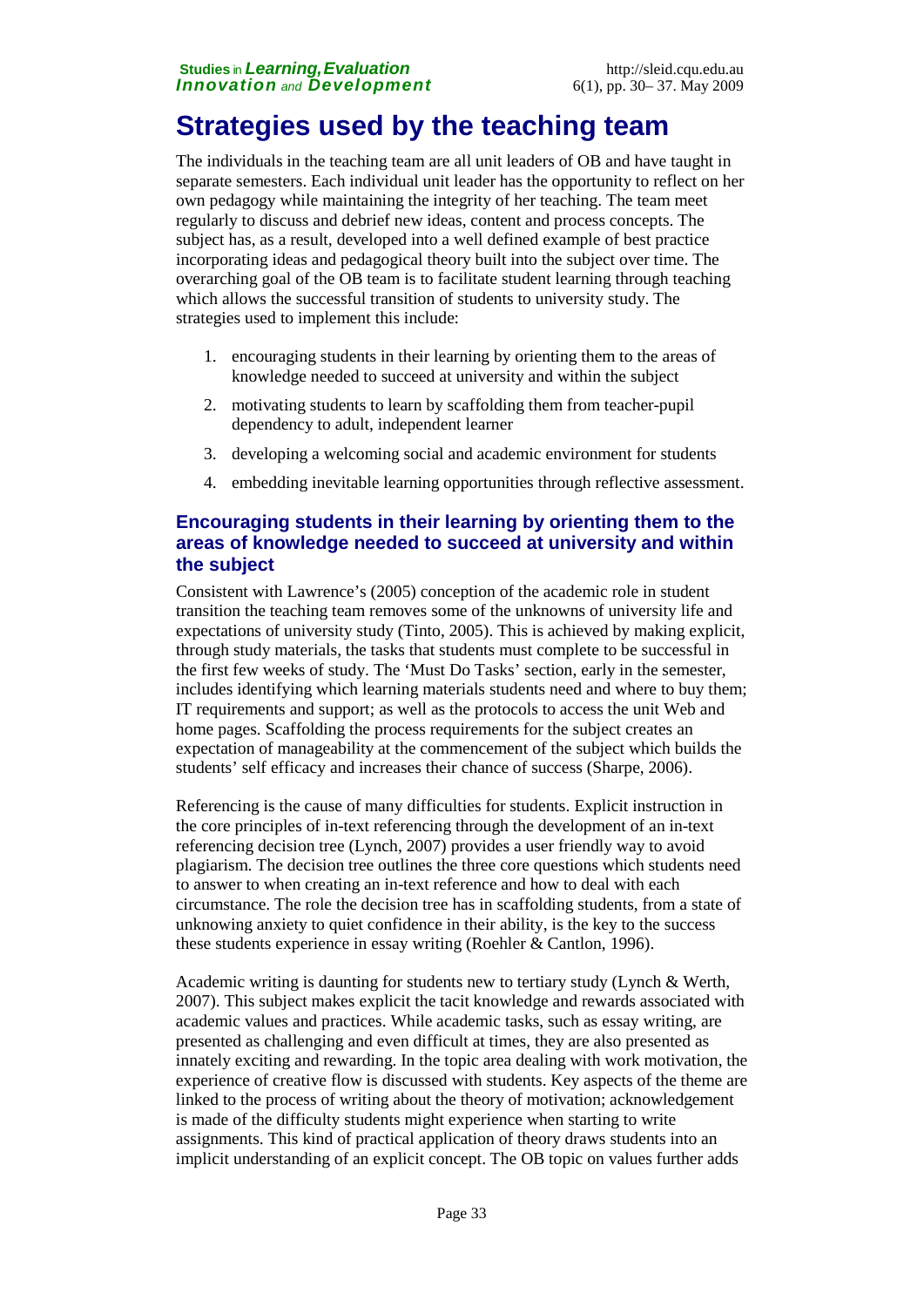to this, by discussing Chinese academic traditions where scholars literally risked their lives to provide a kind of loyal opposition to the incumbent government. We also note the Harvard honour code that is so assiduously adhered to by students that invigilators are not required for exams.

### **Motivating students to learn by moving them from teacher-pupil dependency to adult, independent learner**

Facilitation of student transition through the use of scaffolded learning opportunities is the means by which the OB team assists students to achieve a goal that they otherwise might not achieve (Lynch, 2007). The students who complete this subject are most often first year students in their first semester of study. The importance of transitioning them from a high school understanding of learning (even though some students have not studied for many years) is another key aspect of enabling student success (Lawrence, 2005). To this end the subject dedicates two of the unit's twelve modules to academic research and academic writing respectively. These are designed to move the student to independent operation as soon as possible. These modules enable the student to:

- identify the various library databases
- navigate them and find sources for assignments (by using pictures of screens from databases)
- identify what constitutes scholarly sources
- use a formula for writing a paragraph (they are taught to link the paragraph to the theme of the essay followed by links to a 'piece' of theory and to a 'piece' of case study).

These methods are used to scaffold students through their essay writing with the intention that students will use and further develop these skills throughout their course of study (Roehler & Cantlon, 1996). Other skills that OB orients students to include a range of self-management and study strategies effective in note taking, assignment writing and exam situations. For example, in the week dealing with personality in the unit, students have an opportunity to identify their personality type and their associated learning preferences and strategies. At other points in the semester students are exposed to active reading strategies and to mind mapping (Garrison, 1997). Throughout the semester students are not required to adopt any particular approach to study, but rather to explore a variety of approaches and adjust to what works for them (Reushle et al., 1999).

### **Developing a welcoming social and academic environment for students**

Students' social and academic integration provide an important key to successful transition to university study and enhances the likelihood of academic success (Tinto, 2005). The adoption of a conversational and supportive manner of communicating in the subject materials gives a sense of social presence for students. This transition strategy is based on Tinto's findings that "successful students consistently made use of the metaphor of having successfully made the passage to college life and of having been helped over a threshold by some member of the faculty or staff" (Tinto, 1998, p. 450). This might be regarded as difficult to achieve with a subject which has a large proportion of distance students; however, the provision of audio overlaid PowerPoint lectures which encourage students to access the study desk and engage in forums have been significant in the integration of these students.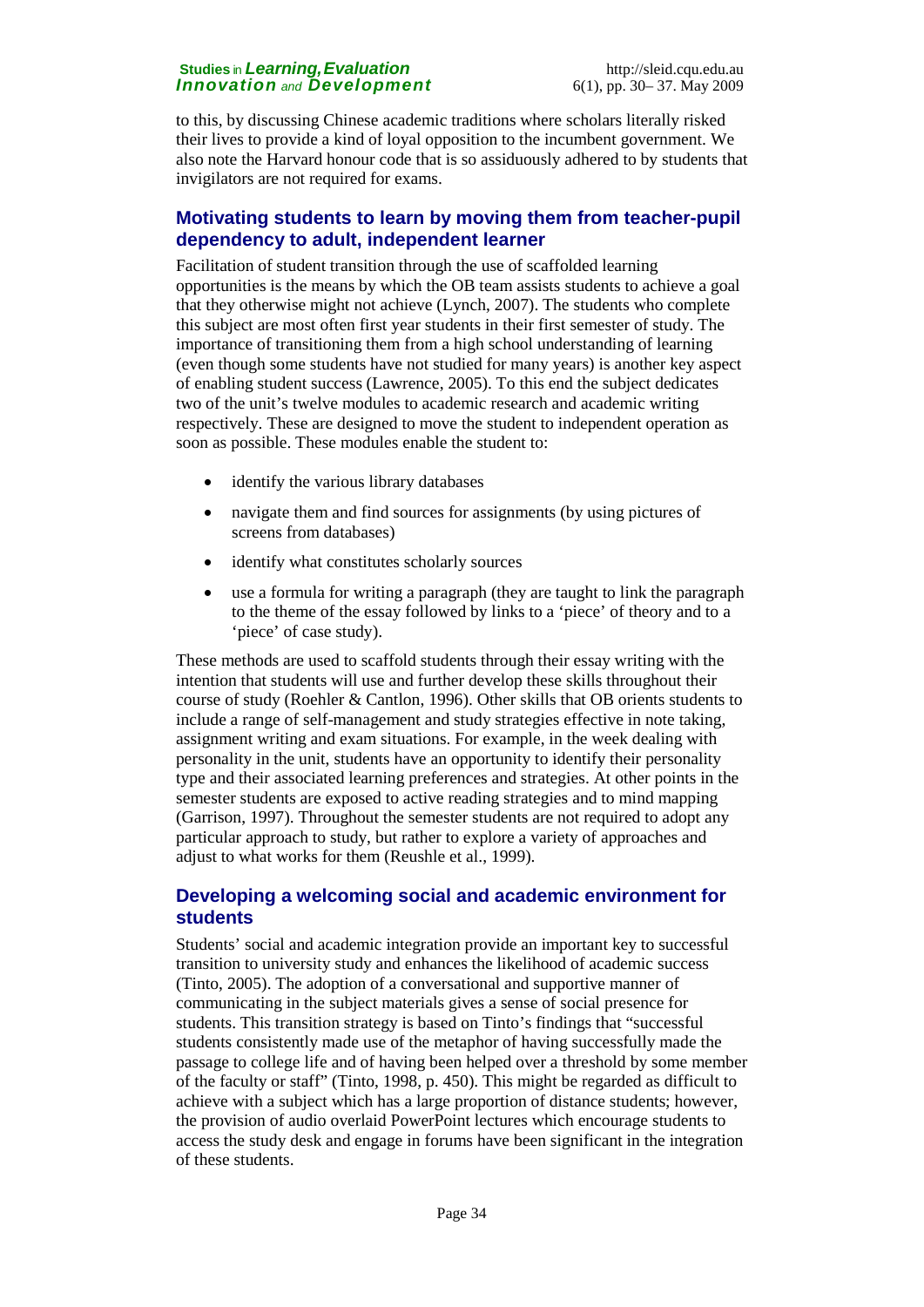Communication with students through group emails over the semester is important in developing social and academic integration through the unit leaders' deliberate maintenance of a social presence with on-campus and distance students. A specific example of the use of this social presence is exemplified by an email routinely sent to all students while they await the return of their first assignment. The email is entitled somewhat provocatively 'What do I do if I fail the assignment?' This email challenges unhelpful 'catastrophic' thinking that students may be engaging in prior to the return of their mark. The email also removes some of the stigma and shame associated with low performance and reframes the worst possible case scenario into a learning opportunity. The email restates the message that students are consistently told throughout the subject, that they are not permanently defined by the marks they receive on any single piece of assessment. The email seeks to address student fears of failing in assessment, by normalising these fears and giving students strategies to deal with these (Lawrence, 2005).

### **Embedding inevitable learning opportunities through reflective assessment**

Reflection on the learning experience is well-documented as a tool for learning and teaching (Biggs, 2001). Implementation of a learning diary as part of the formal assessment presents students with the opportunity to think independently about what is and is not working for them as learners. It also supplies the teaching team with data which are used to assess and monitor the progress of new teaching strategies. "Students are more likely to succeed when they find themselves in settings that are committed to their success, hold high expectations for their success, provide needed academic and social support, give frequent feedback and actively involve them" (Tinto, 2005, p. 95). The success students experience due to the reflective practice employed by the unit leaders can be attributed to the expectations of success which are clearly articulated to students both in class and through the study materials. This is a strategy which better aligns the objectives of the unit with those of the course of study as well as the university.

# **Conclusions**

First year subject leaders hold in their collective hands tremendous influence on the success of their students. The strategies which enhance the first year experience benefit the students' commitment at a point when "student membership is so tenuous yet so critical to subsequent learning and persistence" (Tinto, 2005, p. 92). The OB teaching team have developed a pedagogy which has focussed on the needs of students within a responsive and supportive learning environment.

The comfortable acceptance by students of the strategies employed is reflected in their feedback and improving retention rates. The teaching team is committed to improving their teaching practice with an ongoing aim to facilitate student transition to university.

The teaching team have found that the use of scaffolding, constructivism, social presence and reflective practice have successfully enabled first year students to succeed in a learning environment which can otherwise be daunting. Mentoring students through university survival skills and conceptual thinking provides them with the self-efficacy needed to facilitate success in this subject and in future subjects. This results in positive longer term outcomes for students' commitment to their course of study and their ultimate graduation.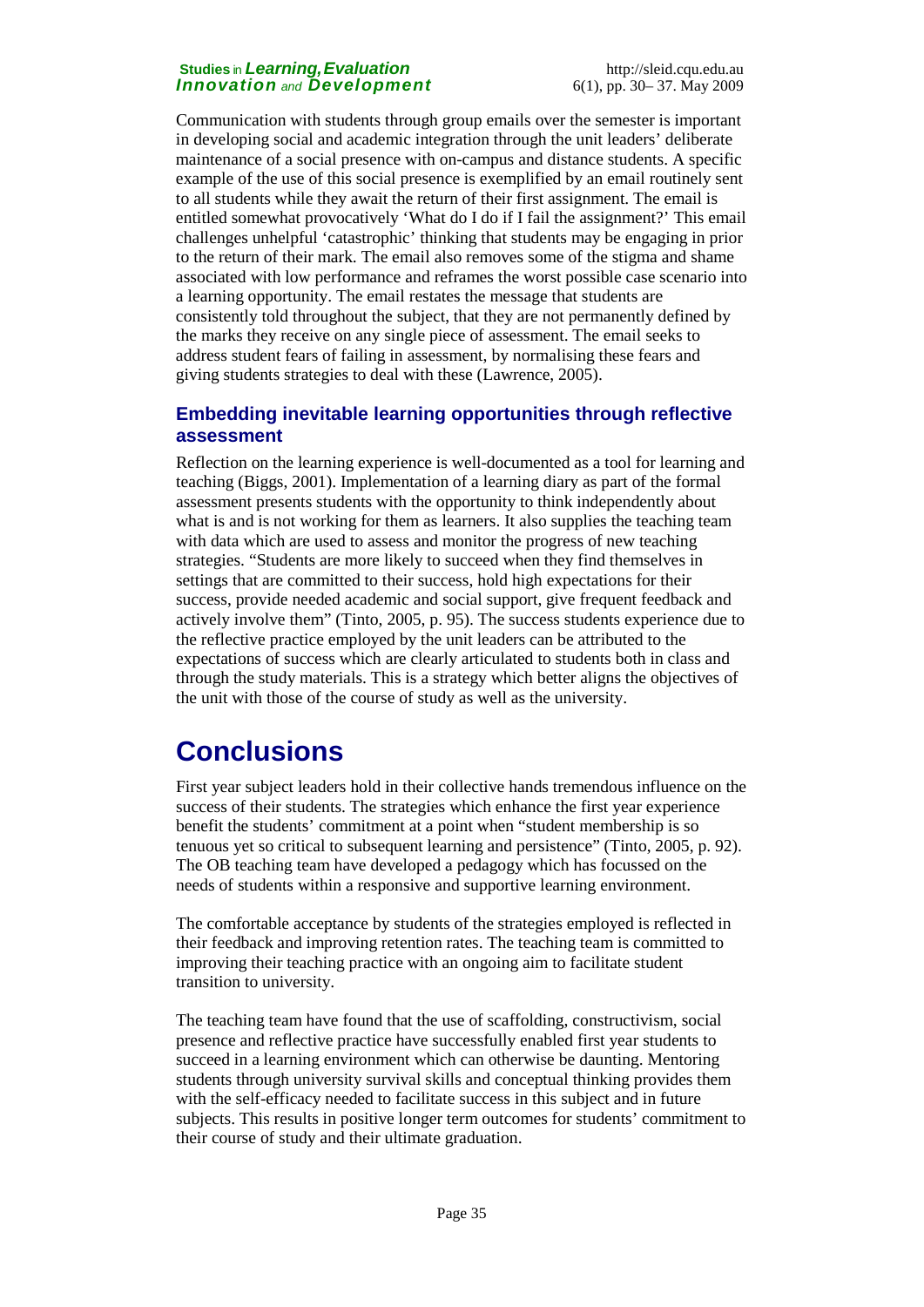Social presence is not commonly built into written subject materials; however, this subject has proved that this is not only possible but can be successful. Reflective practice for this teaching team is synonymous with an openness to new ideas, flexible pedagogy and a willingness to consider the needs of students in the broader picture of goal attainment. The gentle critique of concepts amongst the team refines ideas and builds previous experience into decisions designed to benefit the students and the design of the subject. In essence, the team's reflections provide an example of how student-centred processes in the development of a teaching pedagogy can facilitate both the achievement of personal objectives for students, and they also result in the achievement of the broader aims of faculty and university through the retention of students.

# **References**

- Biggs, J. (2001). The reflective institution: Assuring and enhancing the quality of teaching and learning. *Higher Education, 41*, 221-238.
- Brookfield, S. D. (1995). *Becoming a critically reflective teacher*. San Francisco: Jossey-Bass.
- Collins, M., & Berge, Z. (1996). *Facilitating interaction in computer mediated online courses*. Paper presented at the FSU/AECT Distance Education Conference. Retrieved February 7, 2006, from http://www.emoderators.com/moderators/flcc.html
- Garrison, D. (1997). Computer conferencing: the post industrial age of distance education. *Open Learning, 12*(2), 3-11.
- Gunawardena, C., & Zittle, R. (1996). *An examination of teaching and learning processes in distance education and implications for designing instruction*. Paper presented at the Distance education symposium 3: Instruction, ACSDE.
- Lawrence, J. (2005). Re-conceptualising attrition and retention: integrating theoretical, research and student perspectives. *Studies in Learning, Evaluation Innovation and Development, 2*(3), 16-33.
- Lynch, B. (2007). Changing the meanings that emerge in practice, for the better, through humour – how I changed plagiarism from the suppository of good scholarship to the condom of good scholarship and lived happily ever after. *International Journal of Pedagogies and Learning, 3*(2), 4-17.
- Lynch, B., & Werth, S. (2007). Student with low entry scores succeed at university. *International Journal of Pedagogies and Learning, 3*(3), 14-22.
- Reushle, S., Dorman, M., Evans, P., Kirkwood, J., McDonald, J., & Worden, J. (1999). *Critical elements: Designing for online teaching*. Paper presented at the ASCILITE99 Responding to Diversity: 16th Annual Conference of the Australasian Society for Computers in Learning in Tertiary Education. Retrieved June 8, 2005, from http://www.ascilite.org.au/conferences/brisbane99/papers/reushledorman.pdf
- Roehler, L. R., & Cantlon, D. J. (1996). *Scaffolding: A powerful tool in social constructivist classrooms*. Retrieved July 18, 2007, from http://edweb3.educ.msu.edu/literacy/pdf/scaffolding2.PDF